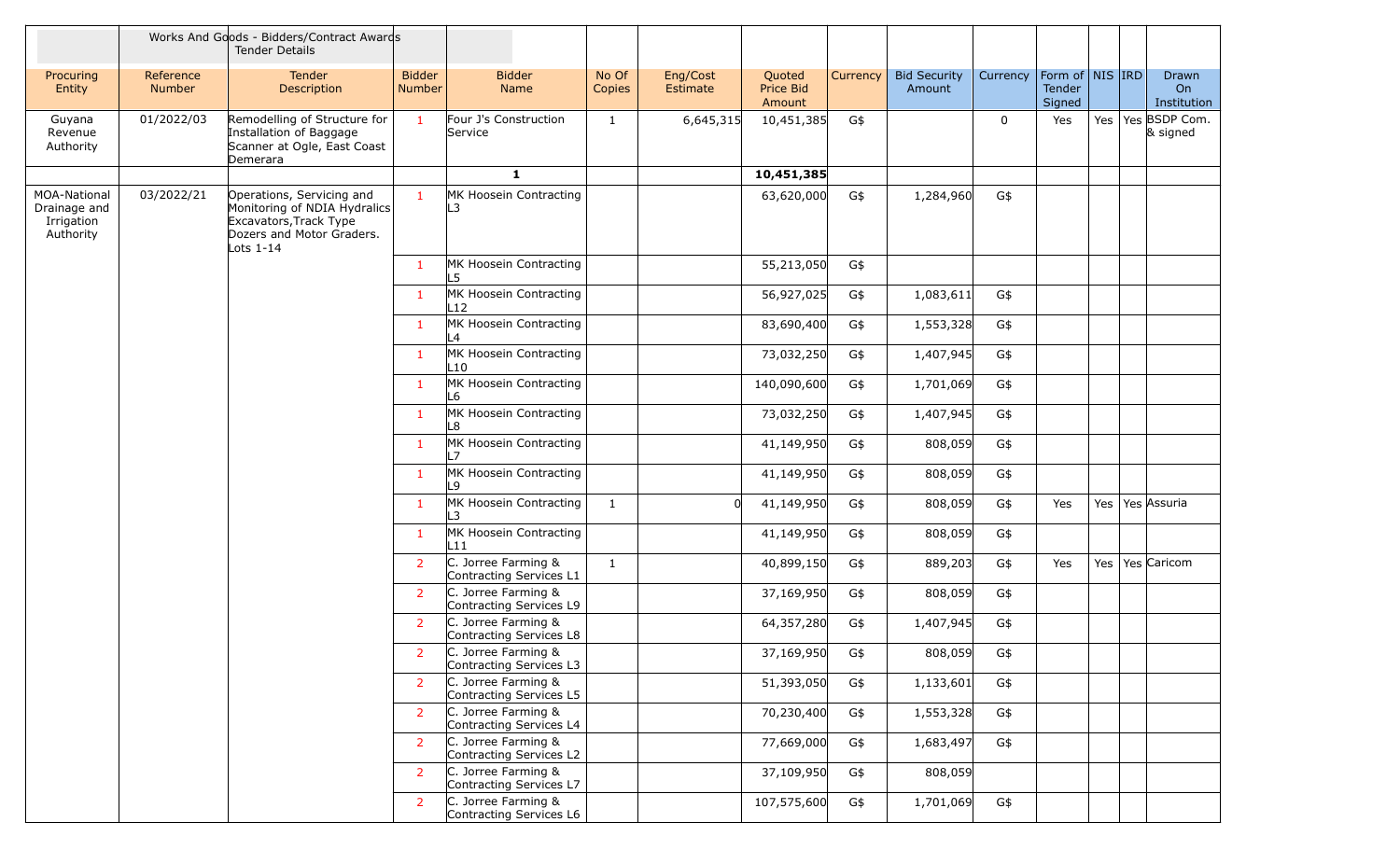|                     |                     | Works And Goods - Bidders/Contract Awards<br><b>Tender Details</b> |                         |                                            |                 |                      |                               |          |                               |          |                                             |     |           |                            |
|---------------------|---------------------|--------------------------------------------------------------------|-------------------------|--------------------------------------------|-----------------|----------------------|-------------------------------|----------|-------------------------------|----------|---------------------------------------------|-----|-----------|----------------------------|
| Procuring<br>Entity | Reference<br>Number | Tender<br>Description                                              | <b>Bidder</b><br>Number | <b>Bidder</b><br>Name                      | No Of<br>Copies | Eng/Cost<br>Estimate | Quoted<br>Price Bid<br>Amount | Currency | <b>Bid Security</b><br>Amount | Currency | Form of $\vert$ NIS IRD<br>Tender<br>Signed |     |           | Drawn<br>On<br>Institution |
|                     | 03/2022/21          |                                                                    | $\overline{3}$          | R. Kissoon Contracting<br>Service L5       |                 |                      | 49,843,050                    | G\$      | 997,000                       | G\$      |                                             |     |           |                            |
|                     |                     |                                                                    | $\overline{3}$          | R. Kissoon Contracting<br>Service L6       |                 |                      | 126,718,600                   | G\$      | 1,901,000                     | G\$      |                                             |     |           |                            |
|                     |                     |                                                                    | $\overline{3}$          | R. Kissoon Contracting<br>Service L4       |                 |                      | 83,040,400                    | G\$      | 1,660,900                     | G\$      |                                             |     |           |                            |
|                     |                     |                                                                    | $\overline{3}$          | R. Kissoon Contracting<br>Service L3       |                 |                      | 31,559,950                    | G\$      | 631,200                       | G\$      |                                             |     |           |                            |
|                     |                     |                                                                    | $\overline{3}$          | R. Kissoon Contracting<br>Service L2       |                 |                      | 193,524,000                   | G\$      | 3,870,500                     | G\$      |                                             |     |           |                            |
|                     |                     |                                                                    | $\overline{3}$          | R. Kissoon Contracting<br>Service L1       | $\mathbf{1}$    |                      | 99,139,150                    | G\$      | 1,983,000                     | G\$      | Yes                                         | Yes | $Yes$ GTM |                            |
|                     |                     |                                                                    | $\overline{3}$          | R. Kissoon Contracting<br>Service L7       |                 |                      | 30,901,950                    | G\$      | 618,300                       | G\$      |                                             |     |           |                            |
|                     |                     |                                                                    | 3                       | R. Kissoon Contracting<br>Service L8       |                 |                      | 64,902,500                    | G\$      | 1,298,100                     | G\$      |                                             |     |           |                            |
|                     |                     |                                                                    | $\overline{3}$          | R. Kissoon Contracting<br>Service L13      |                 |                      | 380,448,000                   | G\$      | 7,708,960                     | G\$      |                                             |     |           |                            |
|                     |                     |                                                                    | $\overline{3}$          | R. Kissoon Contracting<br>Service L14      |                 |                      | 654,000                       | G\$      | 13,100                        | G\$      |                                             |     |           |                            |
|                     |                     |                                                                    | $\overline{3}$          | R. Kissoon Contracting<br>Service L9       |                 |                      | 31,559,950                    | G\$      | 631,200                       | G\$      |                                             |     |           |                            |
|                     |                     |                                                                    | $\overline{3}$          | R. Kissoon Contracting<br>Service L12      |                 |                      | 50,527,025                    | G\$      | 1,010,600                     | G\$      |                                             |     |           |                            |
|                     |                     |                                                                    | $\overline{3}$          | R. Kissoon Contracting<br>Service L11      |                 |                      | 31,559,950                    | G\$      | 631,200                       | G\$      |                                             |     |           |                            |
|                     |                     |                                                                    | $\overline{3}$          | R. Kissoon Contracting<br>Service L10      |                 |                      | 64,902,250                    | G\$      | 1,298,100                     | G\$      |                                             |     |           |                            |
|                     |                     |                                                                    | $\overline{4}$          | D&R Construction &<br>Machinery Rental L13 |                 |                      | 58,088,000                    | G\$      |                               |          |                                             |     |           |                            |
|                     |                     |                                                                    | $\overline{4}$          | D&R Construction &<br>Machinery Rental L6  |                 |                      | 104,830,600                   | G\$      |                               |          |                                             |     |           |                            |
|                     |                     |                                                                    | $\overline{4}$          | D&R Construction &<br>Machinery Rental L4  | $\mathbf{1}$    |                      | 65,870,400                    | G\$      | 4,475,780                     | G\$      | Yes                                         | Yes |           | Yes Diamond<br>(Copy)      |
|                     |                     |                                                                    | -5                      | <b>GSK Excavation</b><br>Services Inc L12  |                 |                      | 52,487,025                    | G\$      | 1,083,611                     | G\$      |                                             |     |           |                            |
|                     |                     |                                                                    | 5                       | <b>GSK Excavation</b><br>Services Inc L11  |                 |                      | 51,819,950                    | G\$      | 808,159                       | G\$      |                                             |     |           |                            |
|                     |                     |                                                                    | $5^{\circ}$             | <b>GSK Excavation</b><br>Services Inc L10  |                 |                      | 68,852,250                    | G\$      | 407,945                       | G\$      |                                             |     |           |                            |
|                     |                     |                                                                    | $5^{\circ}$             | <b>GSK Excavation</b><br>Services Inc L8   |                 |                      | 68,302,250                    | G\$      | 1,407,945                     | G\$      |                                             |     |           |                            |
|                     |                     |                                                                    | -5                      | <b>GSK Excavation</b><br>Services Inc L7   |                 |                      | 38,339,950                    | G\$      | 808,059                       | G\$      |                                             |     |           |                            |
|                     |                     |                                                                    | -5                      | <b>GSK Excavation</b><br>Services Inc L9   |                 |                      | 38,339,950                    | G\$      | 808,059                       | G\$      |                                             |     |           |                            |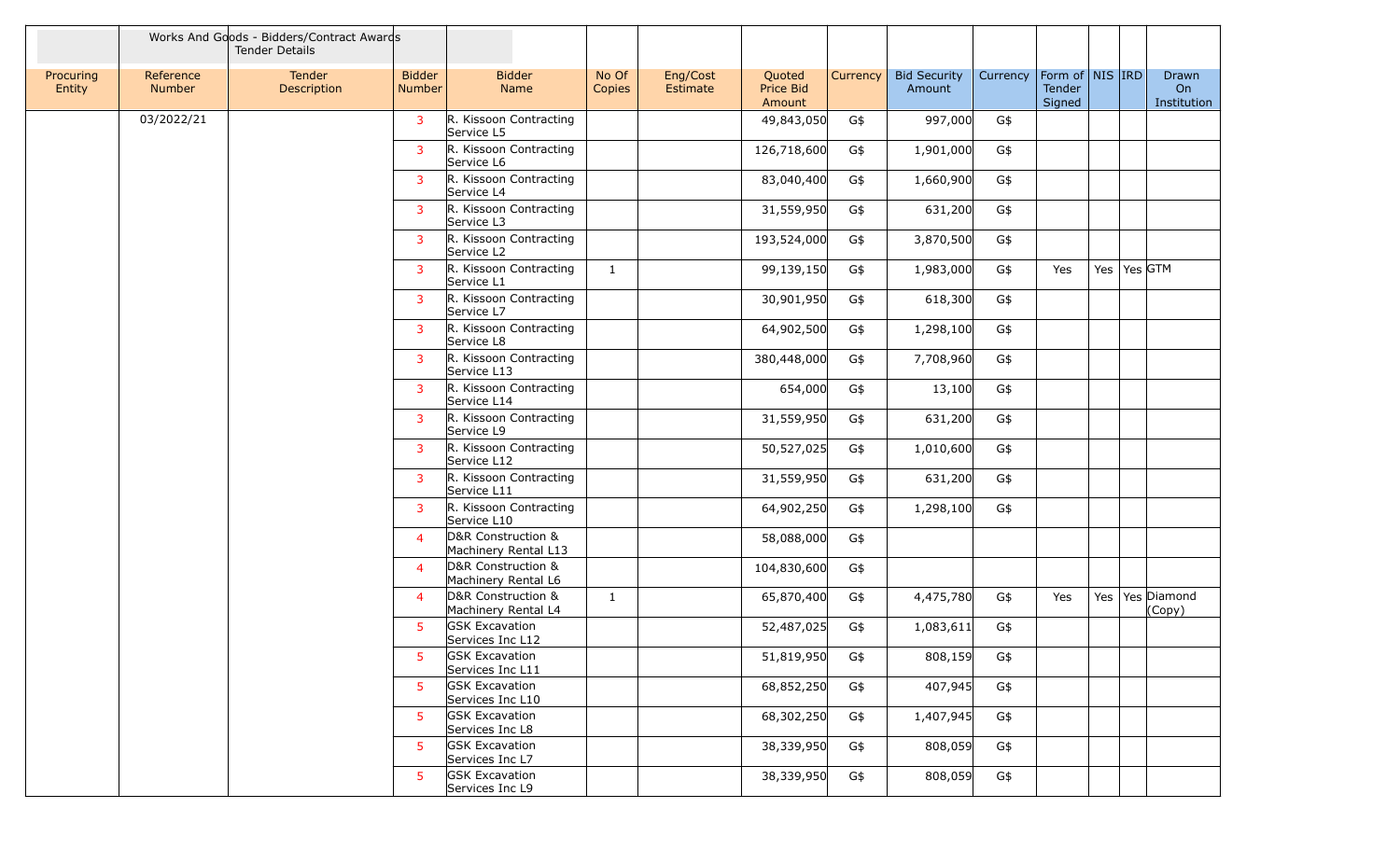|                     |                            | Works And Goods - Bidders/Contract Awards<br><b>Tender Details</b> |                         |                                                         |                 |                      |                               |          |                               |          |                                     |     |                            |
|---------------------|----------------------------|--------------------------------------------------------------------|-------------------------|---------------------------------------------------------|-----------------|----------------------|-------------------------------|----------|-------------------------------|----------|-------------------------------------|-----|----------------------------|
| Procuring<br>Entity | Reference<br><b>Number</b> | <b>Tender</b><br>Description                                       | <b>Bidder</b><br>Number | <b>Bidder</b><br>Name                                   | No Of<br>Copies | Eng/Cost<br>Estimate | Quoted<br>Price Bid<br>Amount | Currency | <b>Bid Security</b><br>Amount | Currency | Form of NIS IRD<br>Tender<br>Signed |     | Drawn<br>On<br>Institution |
|                     | 03/2022/21                 |                                                                    | $5^{\circ}$             | <b>GSK Excavation</b><br>Services Inc L5                |                 |                      | 56,103,050                    | G\$      | 1,133,601                     | G\$      |                                     |     |                            |
|                     |                            |                                                                    | 5                       | <b>GSK Excavation</b><br>Services Inc L3                | $\mathbf{1}$    |                      | 38,339,950                    | G\$      | 808,059                       | G\$      | Yes                                 | Yes | Yes Assuria                |
|                     |                            |                                                                    | 5                       | <b>GSK Excavation</b><br>Services Inc L6                |                 |                      | 113,230,600                   | G\$      | 1,701,069                     | G\$      |                                     |     |                            |
|                     |                            |                                                                    | 6                       | MVR Construction L5                                     |                 |                      | 55,735,050                    | G\$      |                               |          |                                     |     |                            |
|                     |                            |                                                                    | 6                       | MVR Construction L1                                     | $\mathbf{1}$    |                      | 44,275,150                    | G\$      | 889,203                       | G\$      | Yes                                 | Yes | Yes Assuria                |
|                     |                            |                                                                    | $\overline{7}$          | Jadeco Construction<br>General Suplies &<br>Services L4 |                 |                      | 72,296,700                    | G\$      |                               |          |                                     |     |                            |
|                     |                            |                                                                    | $\overline{7}$          | Jadeco Construction<br>General Suplies &<br>Services L3 | 2               |                      | 36,988,350                    | G\$      |                               |          | Yes                                 | Yes | Yes No Bid<br>Security     |
|                     |                            |                                                                    | 8                       | Farm Supplies Ltd L9                                    |                 |                      | 40,402,950                    | G\$      | 808,059                       |          |                                     |     |                            |
|                     |                            |                                                                    | 8                       | Farm Supplies Ltd L8                                    |                 |                      | 70,397,250                    | G\$      | 1,407,945                     | G\$      |                                     |     |                            |
|                     |                            |                                                                    | 8                       | Farm Supplies Ltd L7                                    |                 |                      | 40,402,950                    | G\$      | 808,059                       | G\$      |                                     |     |                            |
|                     |                            |                                                                    | 8                       | Farm Supplies Ltd L6                                    |                 |                      | 113,404,600                   | G\$      | 1,701,069                     | G\$      |                                     |     |                            |
|                     |                            |                                                                    | 8                       | Farm Supplies Ltd L5                                    |                 |                      | 56,680,050                    | G\$      | 133,601                       | G\$      |                                     |     |                            |
|                     |                            |                                                                    | 8                       | Farm Supplies Ltd L4                                    |                 |                      | 77,666,400                    | G\$      | 1,553,328                     | G\$      |                                     |     |                            |
|                     |                            |                                                                    | 8                       | Farm Supplies Ltd L3                                    |                 |                      | 40,402,950                    | G\$      | 808,059                       | G\$      |                                     |     |                            |
|                     |                            |                                                                    | 8                       | Farm Supplies Ltd L2                                    |                 |                      | 44,460,159                    | G\$      | 1,683,496                     | G\$      |                                     |     |                            |
|                     |                            |                                                                    | 8                       | Farm Supplies Ltd L1                                    | 3               |                      | 44,460,150                    | G\$      | 889,203                       | G\$      | Yes                                 | Yes | Yes Assuria                |
|                     |                            |                                                                    | 8                       | Farm Supplies Ltd L13                                   |                 |                      | 64,248,000                    | G\$      | 1,244,960                     | G\$      |                                     |     |                            |
|                     |                            |                                                                    | 8                       | Farm Supplies Ltd L10                                   |                 |                      | 70,397,250                    | G\$      | 1,407,945                     | G\$      |                                     |     |                            |
|                     |                            |                                                                    | 8                       | Farm Supplies Ltd L14                                   |                 |                      | 28,470,000                    | G\$      | 569,400                       | G\$      |                                     |     |                            |
|                     |                            |                                                                    | 8                       | Farm Supplies Ltd L11                                   |                 |                      | 40,402,950                    | G\$      | 808,059                       | G\$      |                                     |     |                            |
|                     |                            |                                                                    | 8                       | Farm Supplies Ltd L12                                   |                 |                      | 54,180,125                    | G\$      | 1,083,610                     | G\$      |                                     |     |                            |
|                     |                            |                                                                    | -9                      | Joshi Construction &<br>Transportation Est. L5          |                 |                      | 51,773,050                    | G\$      | 1,030,000                     | G\$      |                                     |     |                            |
|                     |                            |                                                                    | 9                       | Joshi Construction &<br>Transportation Est. L3          | $\mathbf{1}$    |                      | 37,589,950                    | G\$      | 752,000                       | G\$      | Yes                                 |     | Yes   Yes   Caricom        |
|                     |                            |                                                                    | 10                      | Memorex Enterprise L13                                  |                 |                      | 60,340,900                    | G\$      | 1,284,960                     | G\$      |                                     |     |                            |
|                     |                            |                                                                    | 10                      | Memorex Enterprise L11                                  |                 |                      | 35,581,950                    | G\$      | 808,059                       | G\$      |                                     |     |                            |
|                     |                            |                                                                    | 10                      | Memorex Enterprise L10                                  |                 |                      | 56,947,250                    | G\$      | 1,407,945                     | G\$      |                                     |     |                            |
|                     |                            |                                                                    | 10                      | Memorex Enterprise L9                                   |                 |                      | 35,581,950                    | G\$      | 808,059                       | G\$      |                                     |     |                            |
|                     |                            |                                                                    | 10                      | Memorex Enterprise L8                                   |                 |                      | 56,947,250                    | G\$      | 1,407,945                     | G\$      |                                     |     |                            |
|                     |                            |                                                                    | 10                      | Memorex Enterprise L7                                   |                 |                      | 35,581,950                    | G\$      | 808,059                       | G\$      |                                     |     |                            |
|                     |                            |                                                                    | 10                      | Memorex Enterprise L6                                   |                 |                      | 94,780,600                    | G\$      | 701,069                       | G\$      |                                     |     |                            |
|                     |                            |                                                                    | 10                      | Memorex Enterprise L5                                   |                 |                      | 48,548,050                    | G\$      | 1,133,601                     | G\$      |                                     |     |                            |
|                     |                            |                                                                    | 10                      | Memorex Enterprise L4                                   |                 |                      | 66,280,400                    | G\$      | 1,553,328                     | G\$      |                                     |     |                            |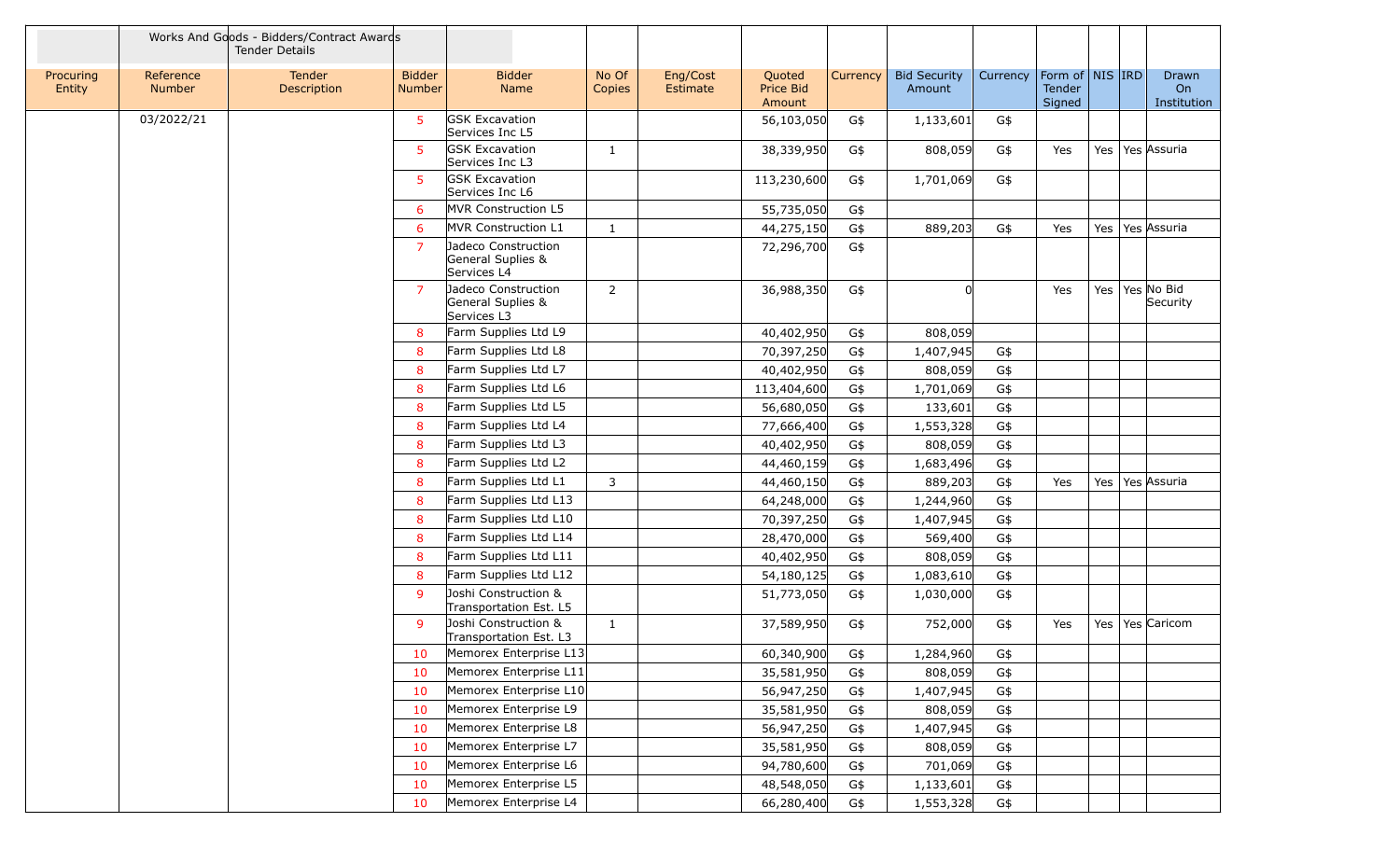|                     |                     | Works And Goods - Bidders/Contract Awards<br><b>Tender Details</b> |                                |                                                     |                 |                      |                               |          |                               |          |                                                     |  |                            |
|---------------------|---------------------|--------------------------------------------------------------------|--------------------------------|-----------------------------------------------------|-----------------|----------------------|-------------------------------|----------|-------------------------------|----------|-----------------------------------------------------|--|----------------------------|
| Procuring<br>Entity | Reference<br>Number | <b>Tender</b><br>Description                                       | <b>Bidder</b><br><b>Number</b> | <b>Bidder</b><br>Name                               | No Of<br>Copies | Eng/Cost<br>Estimate | Quoted<br>Price Bid<br>Amount | Currency | <b>Bid Security</b><br>Amount | Currency | Form of $\vert$ NIS $\vert$ IRD<br>Tender<br>Signed |  | Drawn<br>On<br>Institution |
|                     | 03/2022/21          |                                                                    | 10                             | Memorex Enterprise L3                               | $\mathbf{1}$    |                      | 36,464,950                    | G\$      | 808,059                       | G\$      | Yes                                                 |  | Yes   Yes Assuria          |
|                     |                     |                                                                    | 10                             | Memorex Enterprise L12                              |                 |                      | 44,362,025                    | G\$      | 1,083,611                     | G\$      |                                                     |  |                            |
|                     |                     |                                                                    | 11                             | Fyuse Hoosain<br>Construction Inc L8                |                 |                      | 66,672,250                    | G\$      | 1,407,945                     | G\$      |                                                     |  |                            |
|                     |                     |                                                                    | 11                             | Fyuse Hoosain<br>Construction Inc L7                |                 |                      | 36,109,950                    | G\$      | 808,059                       | G\$      |                                                     |  |                            |
|                     |                     |                                                                    | -11                            | Fyuse Hoosain<br>Construction Inc L6                |                 |                      | 109,790,600                   | G\$      | 1,701,069                     | G\$      |                                                     |  |                            |
|                     |                     |                                                                    | 11                             | Fyuse Hoosain<br>Construction Inc L5                |                 |                      | 53,933,050                    | G\$      | 1,133,601                     | G\$      |                                                     |  |                            |
|                     |                     |                                                                    | 11                             | Fyuse Hoosain<br>Construction Inc L4                | $\mathbf{1}$    |                      | 75,026,400                    | G\$      | 1,553,328                     | G\$      |                                                     |  |                            |
|                     |                     |                                                                    | 11                             | Fyuse Hoosain<br>Construction Inc L3                | $\mathbf{1}$    |                      | 36,009,995                    | G\$      | 808,059                       | G\$      | Yes                                                 |  | Yes   Yes   Diamond        |
|                     |                     |                                                                    | 11                             | Fyuse Hoosain<br>Construction Inc L9                |                 |                      | 36,059,950                    | G\$      | 808,059                       | G\$      |                                                     |  |                            |
|                     |                     |                                                                    | 12                             | A. Nazir & Son<br>Contracting & Gen.<br>Supplis L11 |                 |                      | 37,839,950                    | G\$      |                               |          |                                                     |  |                            |
|                     |                     |                                                                    | 12                             | A. Nazir & Son<br>Contracting & Gen.<br>Supplis L9  |                 |                      | 37,839,950                    | G\$      | 760,000                       | G\$      |                                                     |  |                            |
|                     |                     |                                                                    | 12                             | A. Nazir & Son<br>Contracting & Gen.<br>Supplis L7  |                 |                      | 37,839,950                    | G\$      | 760,000                       | G\$      |                                                     |  |                            |
|                     |                     |                                                                    | 12                             | A. Nazir & Son<br>Contracting & Gen.<br>Supplis L5  |                 |                      | 53,273,050                    | G\$      | 1,070,000                     | G\$      |                                                     |  |                            |
|                     |                     |                                                                    | 12 <sup>7</sup>                | A. Nazir & Son<br>Contracting & Gen.<br>Supplis L3  |                 |                      | 37,839,950                    | G\$      | 760,000                       | G\$      |                                                     |  |                            |
|                     |                     |                                                                    | 12                             | A. Nazir & Son<br>Contracting & Gen.<br>Supplis L1  | $\overline{2}$  |                      | 42,089,150                    | G\$      | 840,000                       | G\$      | Yes                                                 |  | Yes   Yes   Caricom        |
|                     |                     |                                                                    | 13                             | MP Investment L14                                   |                 |                      | 27,000,000                    | G\$      | 540,000                       | G\$      |                                                     |  |                            |
|                     |                     |                                                                    | 13                             | MP Investment L13                                   |                 |                      | 63,832,000                    | G\$      | 1,276,640                     | G\$      |                                                     |  |                            |
|                     |                     |                                                                    | 13                             | MP Investment L7                                    |                 |                      | 39,325,950                    | G\$      | 786,519                       | G\$      |                                                     |  |                            |
|                     |                     |                                                                    | 13                             | MP Investment L2                                    |                 |                      | 83,120,000                    | G\$      | 1,662,400                     | G\$      |                                                     |  |                            |
|                     |                     |                                                                    | 13                             | MP Investment L1                                    | $\overline{2}$  |                      | 43,981,150                    | G\$      | 879,623                       | G\$      | Yes                                                 |  | Yes   Yes   Premier Ins    |
|                     |                     |                                                                    | 14                             | Astra Services L14                                  |                 |                      | 29,958,000                    | G\$      | 569,400                       | G\$      |                                                     |  |                            |
|                     |                     |                                                                    | 14                             | Astra Services L12                                  |                 |                      | 56,799,025                    | G\$      | 1,083,611                     | G\$      |                                                     |  |                            |
|                     |                     |                                                                    | 14                             | Astra Services L11                                  |                 |                      | 41,720,950                    | G\$      | 808,059                       | G\$      |                                                     |  |                            |
|                     |                     |                                                                    | 14                             | Astra Services L10                                  |                 |                      | 73,897,250                    | G\$      | 1,407,945                     | G\$      |                                                     |  |                            |
|                     |                     |                                                                    | 14                             | Astra Services L8                                   |                 |                      | 73,813,250                    | G\$      | 1,407,945                     | G\$      |                                                     |  |                            |
|                     |                     |                                                                    | 14                             | Astra Services L7                                   |                 |                      | 42,261,950                    | G\$      | 808,059                       | G\$      |                                                     |  |                            |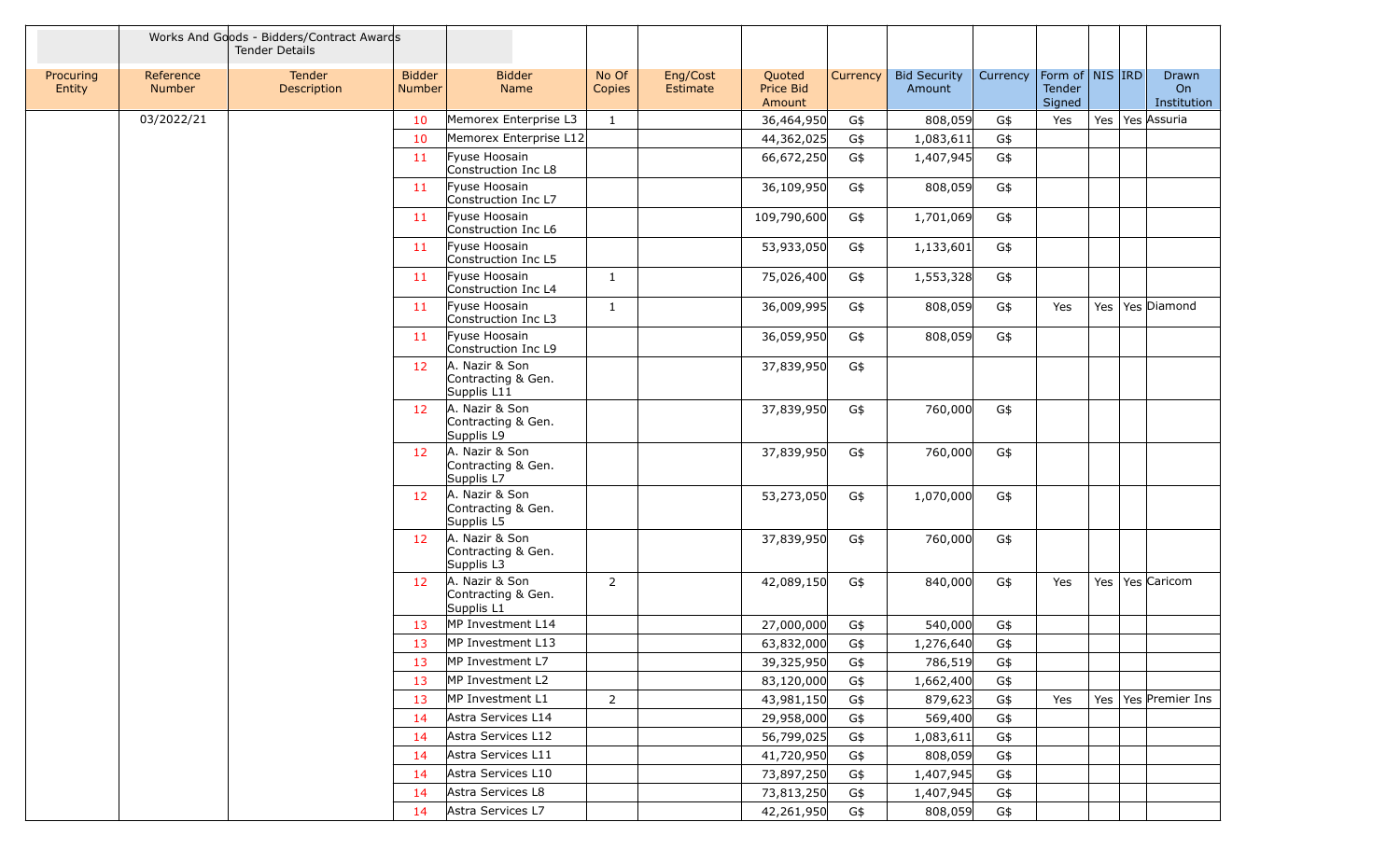|                     |                     | Works And Goods - Bidders/Contract Awards<br><b>Tender Details</b> |                         |                                                               |                 |                      |                               |          |                               |          |                                         |     |                            |
|---------------------|---------------------|--------------------------------------------------------------------|-------------------------|---------------------------------------------------------------|-----------------|----------------------|-------------------------------|----------|-------------------------------|----------|-----------------------------------------|-----|----------------------------|
| Procuring<br>Entity | Reference<br>Number | <b>Tender</b><br>Description                                       | <b>Bidder</b><br>Number | <b>Bidder</b><br>Name                                         | No Of<br>Copies | Eng/Cost<br>Estimate | Quoted<br>Price Bid<br>Amount | Currency | <b>Bid Security</b><br>Amount | Currency | Form of   NIS   IRD<br>Tender<br>Signed |     | Drawn<br>On<br>Institution |
|                     | 03/2022/21          |                                                                    | 14                      | Astra Services L6                                             |                 |                      | 113,807,025                   | G\$      | 1,701,009                     | G\$      |                                         |     |                            |
|                     |                     |                                                                    | 14                      | Astra Services L5                                             |                 |                      | 58,842,050                    | G\$      | 1,133,601                     | G\$      |                                         |     |                            |
|                     |                     |                                                                    | 14                      | Astra Services L4                                             |                 |                      | 81,078,316                    | G\$      | 1,583,328                     | G\$      |                                         |     |                            |
|                     |                     |                                                                    | 14                      | Astra Services L9                                             |                 |                      | 42,497,950                    | G\$      | 808,059                       | G\$      |                                         |     |                            |
|                     |                     |                                                                    | 14                      | Astra Services L3                                             |                 |                      | 41,220,538                    | G\$      | 808,059                       | G\$      |                                         |     |                            |
|                     |                     |                                                                    | 14                      | Astra Services L2                                             | $\mathbf 0$     |                      | 88,081,142                    | G\$      | 1,683,497                     | G\$      |                                         |     |                            |
|                     |                     |                                                                    | 14                      | Astra Services L1                                             | $\mathbf{1}$    |                      | 46,683,158                    | G\$      | 889,203                       | G\$      | Yes                                     | Yes | Yes Assuria                |
|                     |                     |                                                                    | 14                      | Astra Services L13                                            |                 |                      | 75,096,000                    | G\$      | 284,960                       | G\$      |                                         |     |                            |
|                     |                     |                                                                    | 15                      | Wild Oats Civil &<br>Mechanical Engineering<br>$\overline{2}$ |                 |                      | 79,264,000                    | G\$      | 1,683,497                     | G\$      |                                         |     |                            |
|                     |                     |                                                                    | <b>15</b>               | Wild Oats Civil &<br>Mechanical Engineering                   | $\overline{2}$  |                      | 38,789,150                    | G\$      | 889,203                       | G\$      | Yes                                     | Yes | Yes Caricom                |
|                     |                     |                                                                    | 16                      | STP Investments Inc L8                                        |                 |                      | 69,532,250                    | G\$      | 1,392,000                     | G\$      |                                         |     |                            |
|                     |                     |                                                                    | 16                      | STP Investments Inc L7                                        |                 |                      | 39,979,950                    | G\$      | 798,000                       | G\$      |                                         |     |                            |
|                     |                     |                                                                    | 16                      | STP Investments Inc L6                                        |                 |                      | 113,155,600                   | G\$      | 1,698,000                     | G\$      |                                         |     |                            |
|                     |                     |                                                                    | 16                      | STP Investments Inc L5                                        |                 |                      | 56,333,050                    | G\$      | 1,128,000                     | G\$      |                                         |     |                            |
|                     |                     |                                                                    | 16                      | STP Investments Inc L4                                        |                 |                      | 77,400,000                    | G\$      | 1,542,000                     | G\$      |                                         |     |                            |
|                     |                     |                                                                    | 16                      | STP Investments Inc L3                                        | $\mathbf{1}$    |                      | 39,549,950                    | G\$      | 792,000                       | G\$      | Yes                                     | Yes | Yes Premier Ins            |
|                     |                     |                                                                    | 17                      | Ican Engineering &<br>Const L <sub>2</sub>                    |                 |                      | 82,109,000                    | G\$      | 1,642,180                     | G\$      |                                         |     |                            |
|                     |                     |                                                                    | 17                      | Ican Engineering &<br>Const L1                                | 1               |                      | 42,299,150                    | G\$      | 845,983                       | G\$      | Yes                                     | Yes | Yes Assuria<br>(Copy)      |
|                     |                     |                                                                    | 18                      | Icon Investment L2                                            |                 |                      | 80,596,000                    | G\$      | 1,683,497                     | G\$      |                                         |     |                            |
|                     |                     |                                                                    | 18                      | Icon Investment L1                                            | $\mathbf{1}$    |                      | 40,519,150                    | G\$      | 889,203                       | G\$      | Yes                                     | Yes | Yes Caricom                |
|                     |                     |                                                                    | 19                      | Zebo & Sons L5                                                |                 |                      | 54,634,590                    | G\$      | 1,133,601                     | G\$      |                                         |     |                            |
|                     |                     |                                                                    | 19                      | Zebo & Sons L4                                                |                 |                      | 75,073,200                    | G\$      | 1,553,328                     | G\$      |                                         |     |                            |
|                     |                     |                                                                    | 19                      | Zebo & Sons L3                                                | $\overline{2}$  |                      | 38,302,950                    | G\$      | 808,059                       | G\$      | Yes                                     |     | Yes   Yes   Assuria        |
|                     |                     |                                                                    | 19                      | Zebo & Sons L12                                               |                 |                      | 52,156,800                    | G\$      | 1,083,611                     | G\$      |                                         |     |                            |
|                     |                     |                                                                    | 19                      | Zebo & Sons L11                                               |                 |                      | 38,369,250                    | G\$      | 808,059                       | G\$      |                                         |     |                            |
|                     |                     |                                                                    | 19                      | Zebo & Sons L10                                               |                 |                      | 68,384,250                    | G\$      | 1,407,945                     | G\$      |                                         |     |                            |
|                     |                     |                                                                    | 19                      | Zebo & Sons L9                                                |                 |                      | 38,368,250                    | G\$      | 808,059                       | G\$      |                                         |     |                            |
|                     |                     |                                                                    | 19                      | Zebo & Sons L8                                                |                 |                      | 68,384,250                    | G\$      | 1,407,945                     | G\$      |                                         |     |                            |
|                     |                     |                                                                    | 19                      | Zebo & Sons L7                                                |                 |                      | 38,402,370                    | G\$      | 808,059                       | G\$      |                                         |     |                            |
|                     |                     |                                                                    | 19                      | Zebo & Sons L6                                                |                 |                      | 131,333,400                   | G\$      | 1,701,069                     | G\$      |                                         |     |                            |
|                     |                     |                                                                    | 20                      | Persaud Engineering &<br>Hydraulic Services L9                |                 |                      | 40,249,950                    | G\$      | 808,059                       | G\$      |                                         |     |                            |
|                     |                     |                                                                    | 20                      | Persaud Engineering &<br>Hydraulic Services L8                |                 |                      | 70,232,250                    | G\$      | 1,407,945                     | G\$      |                                         |     |                            |